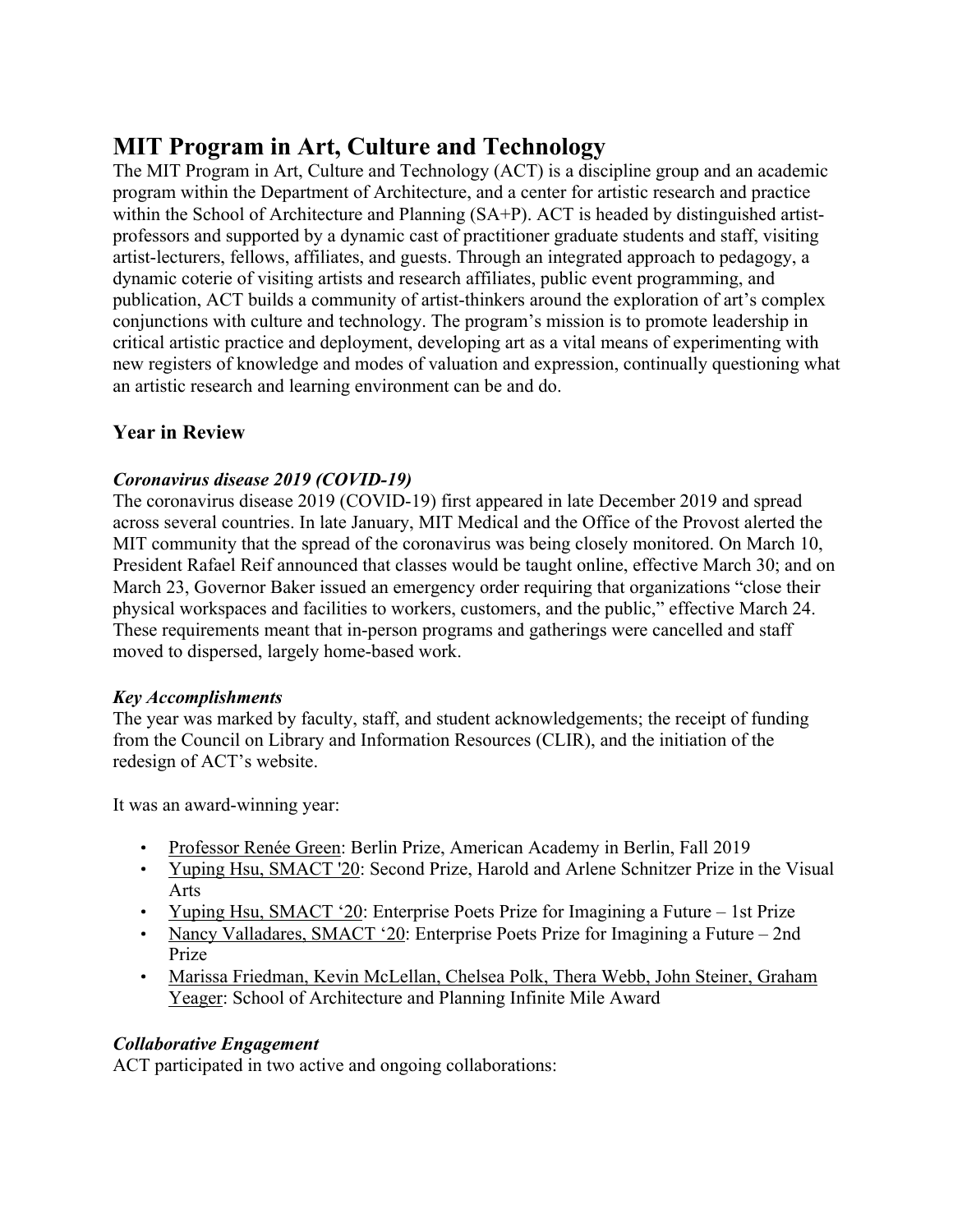Arts on the Radar (AOTR). The Program in Art, Culture and Technology worked with the Arts at MIT, the List Visual Art Center, and MIT Music and Theater Arts and welcomed over 350 members of the MIT community to the fifth AOTR event.

Transmedia Storytelling Initiative (TSI). As part of the first year of the three-year Transmedia Storytelling Initiative (TSI), ACT oversaw the administration of funds supporting student and faculty projects, workshops, staffing, and equipment related to the TSI.

## **Selected Artistic Output**

## *ACT Faculty*

ACT's tenured and tenure-track faculty were referenced in the popular and art press, participated in group and solo exhibitions in Europe, Asia, and the United States, and lectured extensively.

Judith Barry. Professor Barry participated in six exhibitions. The permanent exhibition, *about documenta*, opened in November in Kassel, Germany; five exhibitions in the United Kingdom, China, Portugal, and the United States (New York and San Francisco) were postponed due to the pandemic. Barry contributed to four publications and was referenced in six. She was scheduled to be a lecturer or visiting artist at Hunter College and the University of Pennsylvania; these presentations were postponed. Barry curated the lecture series at ACT.

Renée Green. During the fall semester, Professor Green was the Ellen Maria Gorrissen Fellow with the American Academy in Berlin. While in Berlin, Green gave several lectures on her work and had a solo exhibition, *Prelude*, at the Nagel Draxler Gallery. She also participated in five group exhibitions in Europe and the United States, published *Hubert Fichte*, Tour-isms, *Negotiating in Contact Zones*, and *Contact*, and contributed four articles to various publications.

Gediminas Urbonas. Associate Professor Urbonas taught and lectured domestically and internationally. His visiting professorship positions included Vytautas Magnus University in Kaunas, Lithuania; Central Academy of Fine Art in Beijing, China; Nuova Accademia di Belle Arte in Milano, Italy; and Iuav – Università Iuav di Venezia in Venice, Italy. During the reporting period, Urbonas became a Member of the Blackwood Gallery (Toronto, Canada) Advisory Board. He received funding from the Center for Art, Science, & Technology (CAST), the MIT International Science and Technology Initiatives (MISTI), and from the European Social Fund. Urbonas Studio participated in seven group exhibitions in Italy, Sweden, and Lithuania and he organized an exhibition and symposium, *Futurity Island: Amphibian Pedagogies and Submerged Perspectives*, at MIT. Urbonas had essays in several publications and produced *Amphibian Songs* with Nicole L'Huillier and Nomeda Urbonas.

Azra Akšamija. Associate Professor Azra Akšamija was on sabbatical during the academic year. Receiving grants from the Leventhal Center for Advanced Urbanism (LCAU), the Abdul Latif Jameel World Education Lab (J-WEL), Alumni Class Fund, Center for Art, Science & Technology (CAST), and the Transmedia Storytelling Initiative (TSI), Akšamija had a solo exhibition, *T-Serai*, at the Sharjah Museum of Islamic Civilization in the United Arab Emirates (UAE), exhibited work as part of *Sanctuary* at the Aga Khan Museum in Toronto, and participated in the traveling group exhibition *Arts Crafts: Between Tradition, Discourse and*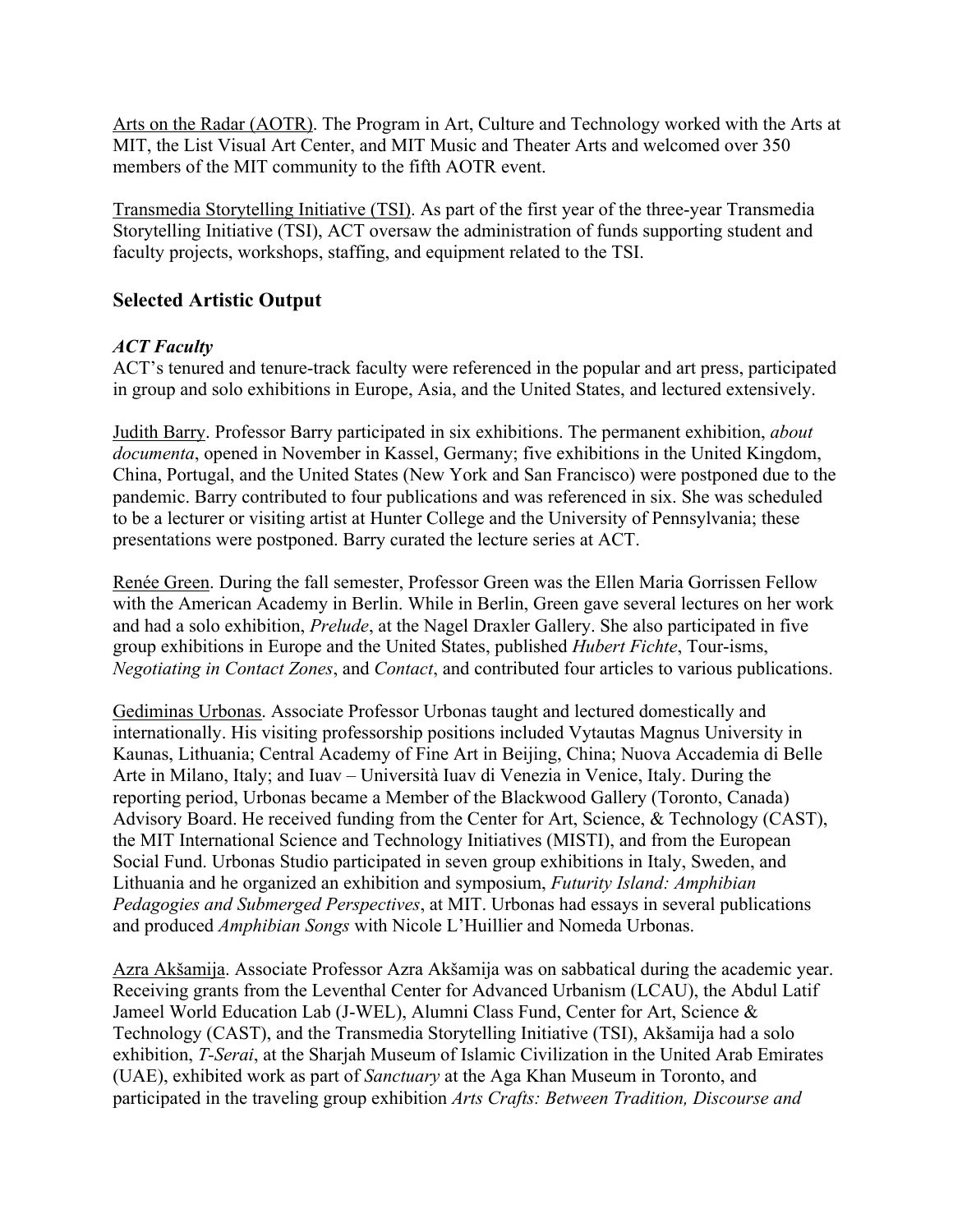*Technologies* in Austria and Germany. In addition, she was the editor of *Architecture of Coexistence: Building Pluralism*, contributed a book chapter, "Yarn-Dez-Vous" in *Being Material*, and was included in the exhibition catalog for Kunst Handwerk – *Art Craft. Between Tradition, Discourse and Technologies*, edited by Bargara Steiner. Akšamija received the Honorary Doctorate from the Montserrat College of Arts in Beverly, MA.

Nida Sinnokrot. Assistant Professor Nida Sinnokrot had a solo exhibition at Saint Peter's Cathedral in Köln, Germany and contributed to group exhibitions in the United States (*History Is Not Here: Art and the Arab Imaginary*, Minnesota Museum of American Art) and Europe (Paris Photo Week: *Flight Jalazon* and *West Bank Butterfly*, ARCOmadrid International Contemporary Art Fair, Madrid, Spain). Sinnokrot received funding from Visual Arts: A Flourishing Field (VAFF), Al-Mawred Al-Thaqafy Culture Resource, and the International Relief Fund for Organizations in Culture and Education. He was an editor of "Sakiya 01", an organizer of the Sakiya symposium "Rewilding Pedagogy", and curated the exhibition "Between the Qaicub and Balut."

#### *Lecturers*

Lara Baladi. In July, the Museum of Contemporary Art (MOCA) Shanghai opened the exhibition *Miss Dior Love N'Roses* featuring work by ACT lecturer Lara Baladi; and she exhibited work at the MUDAM Museum of Contemporary Art Luxembourg. Baladi was a keynote speaker for Section One: Media & Technology at the Creative Time Summit X as well as a speaker in the Artists Sanctum Salon Series.

Georgie Friedman. Friedman had a solo exhibition at the Boston Museum of Fine Arts, *Georgie Friedman: Fragments of Antarctica*; and a screening at the University of Mary Washington, Fredericksburg, VA. She received funding from the Massachusetts Cultural Council (Film and Video), Berkshire Taconic Community Foundation, MA, and the Public Art Commission for "Journey to the Sun," a 60-minute, 4k video. Friedman gave artist talks at Tufts University and the Boston Museum of Fine Arts.

Marisa Morán Jahn. Jahn (SMVisS '07) curated "Gifts of Earth and Extimacy" with Associate Professor Rafi Segal, participated in group exhibitions in New York and Boston; performed in New York and Houston; and created *Volador*, an illustrated Pandemic Toolkit for Undocumented Workers. Jahn served on several panels with PS1/MoMA, Creative Time Summit X, and Arts in America and was a featured speaker at the Berkeley Art Museum and Pacific Film Archive, the United Nations, NeON Festival, and L'Hotel de Ville.

Rasa Smite / Raitis Smits. Smite and Smits created *Atmospheric Forest* as part of the ZKM|The Center for Art and Media's "Critical Zones" exhibition in Karlsruhe, Germany. They have new exhibits in Canada (*Swamp Radio. Fluctuations of Microworlds* at THEMUSEUM) and Germany (*Biotricity. Bacteria Time*, FUTURIUM Museum); curated the "Un/Green" exhibition at the Latvian National Museum of Art, were editors of "Virtualities and Realities. Art and Ecologies in Virtual Age" in the Acoustic Space journal (Vol. 17); gave artist talks in Canada and Switzerland, and organized the international Open Fields conference in Riga, Latvia.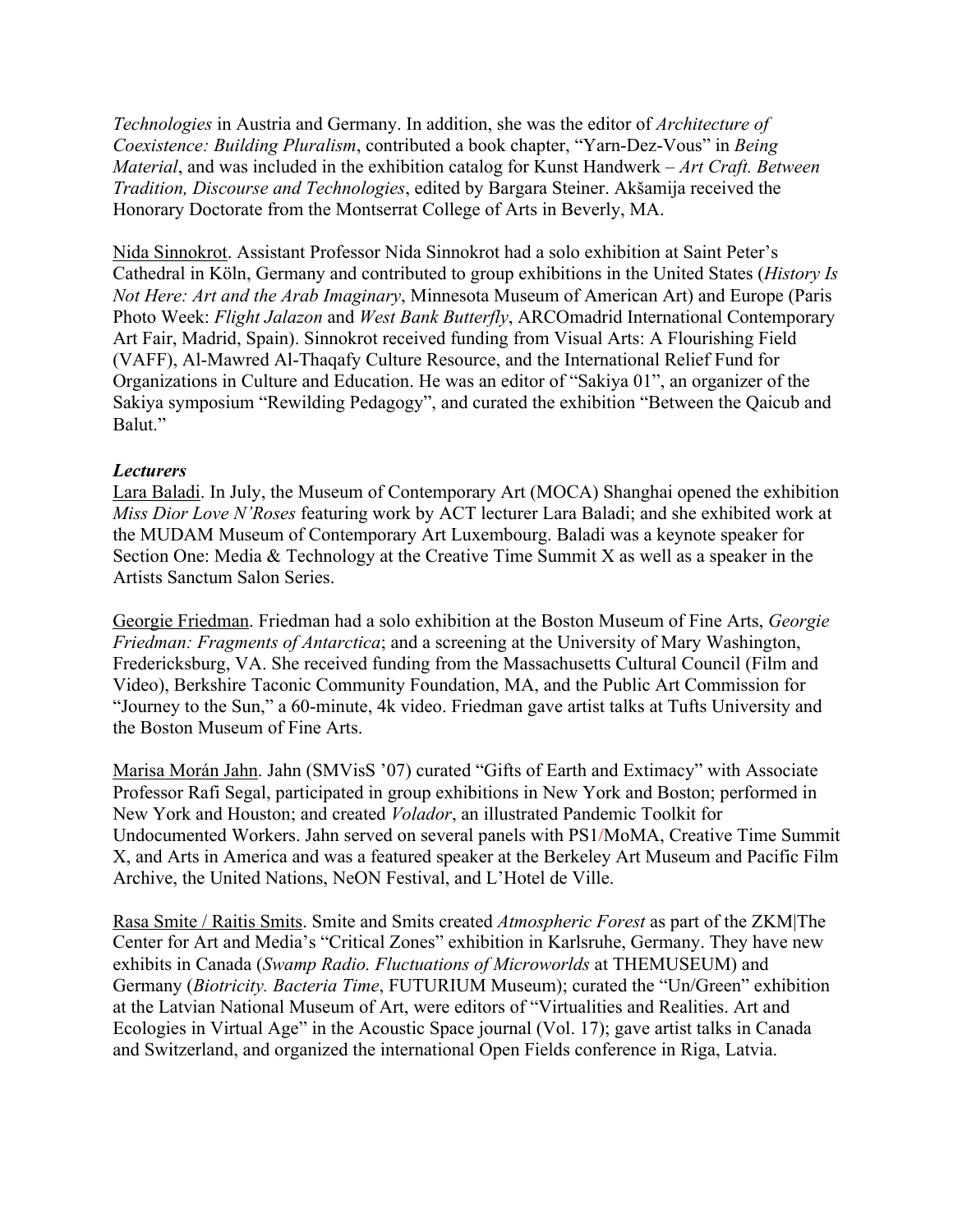#### *Affiliates*

ACT had six research affiliates: Javier Anguera Phipps of CC Index and Free Agent Media (FAM), Nikola Bojić with the Academy of Fine Arts in Zagreb, Croatia; Rodrigo Campos with Justus-Liebig University in Gießen, Germany; Kristupas Sabolius of Vilnius University; Viktorija Siaulyte, a collaborator on the Zooetics research program, and Nomeda Urbonas, principal in Urbonas Studios. Selected updates are presented below:

Javier Anguera Phipps. The Contemporary Culture Index (ccindex) "is an online, open-access bibliographical database indexing international journals and periodicals." Over the academic year, 1,269 new records were added to the database and one new infoweb record was added for Bit international. As FAM archivist, Anguera coordinated the production of *Prelud*e, a solo exhibition of Renée Green's work at Galerie Nagel Draxler, Green's contribution to the exhibition *Love and Ethnology – The Colonial Dialectic of Sensitivity (after Hubert Fichte)*, and the publication documenting Green's two-year project at the Carpenter Center for the Visual Arts.

Nikola Bojić. Bojić, a lecturer at the Academy of Fine Arts in Croatia, curated *The Capsule* in Stockholm, Sweden; collaborated on *The Eat Me!*, an online artist game; and worked with Gediminas and Nomeda Urbonas on *The Swamp Observatory* project. He also curated The Terra Effluviens, a three-day program in Rijeka, and delivered the keynote lecture related to the *Mud Moses* exhibition at Moderna Museet in Stockholm.

Rodrigo Campos. Campos worked with ACT Professor Urbonas to research new modes of public and environmental art production, programming, and publication that shift the discussion on public space towards Anthropocene public space.

Kristupas Sabolius (Vilnius University) and Viktorija Siaulyte. Sabolius and Siaulyte continued their collaboration with ACT Professor Urbonas focused on the development of a Zooetics publication based on the spring 2018 Zooetics+ Symposium.

Nomeda Urbonas. Urbonas contributed artworks to exhibitions in Lithuania, Sweden, Italy, and the United States (Cambridge). In addition, she was a presenter at Bard College, at the Ru.De.Ri. Association in Italy, and the University of Waterloo.

#### *ACT Students – Selected Honors and Recognition*

Six students comprise the Class of 2020 and five students are in the Class of 2021. The Transmedia Storytelling Initiative (TSI) issued a Request for Proposals for "Fialkow" Distance Residencies and production projects for the summer of 2020. Of the 23 residencies and projects funded, ACT graduate students received 13 grants: six of the ten residencies and seven of the 13 project and equipment grants.

ACT graduate students were recognized by the Office of the Arts, Comparative Media Studies/Writing, and the Taiwanese government:

Rae Yuping Hsu (SMACT '20) won first prize in the Enterprise Poets Prize for Imagining a Future for her work, "In Between Empathy and Wonder Lies the Contamination that Makes Us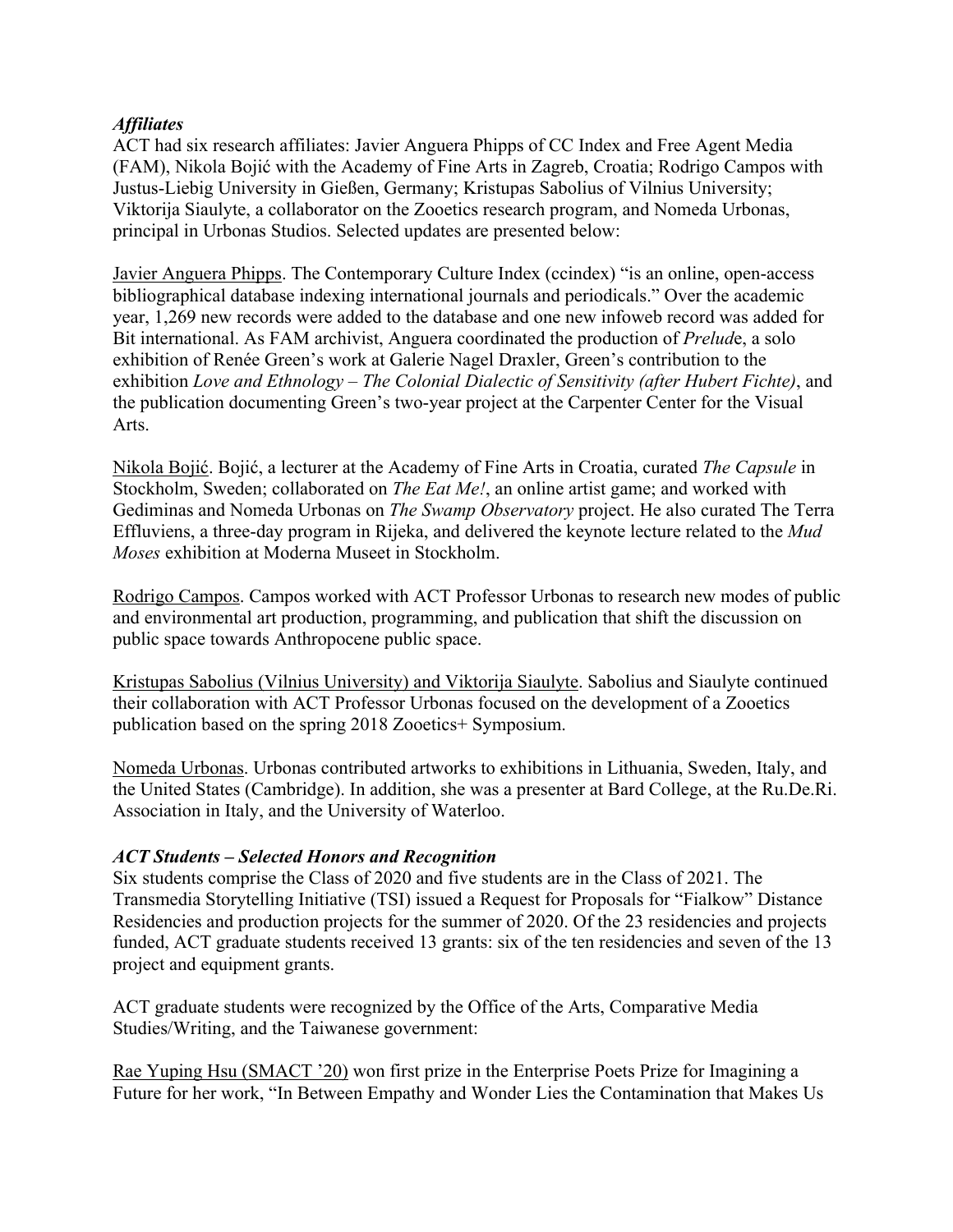Human." Hsu also won second place for the Schnitzer Prize and along with ACT graduate students Po-Hao Chi and Nancy Valladares was awarded a grant by the Taiwanese government for the project *3000 Years Among Microbes*.

Nancy Valladares (SMACT '20) tied for second place for the Enterprise Poets Prize for Imagining a Future for her work, "A Dedicated Mechanism for Forgetting (Master Letters)."

Po-Hao Chi (SMACT '21) was featured in Hong Kong's *Very Natural Actions* exhibition at the Tai Kwun Centre for Heritage and Arts with his work *Lightscape*; he was also an artist in the National Taiwan Museum of Fine Art's "Sound lines" exhibition in February.

# **Research Activities**

## *Integrated Approach to Pedagogy*

ACT subjects and faculty research are interwoven. There are seven active research projects that are, or will be, tied to ACT subjects:

- 1. Embodiment in Contemporary Art (J. Barry). ACT Director and Architecture Professor Judith Barry explores themes of embodiment in contemporary art and architecture.
- 2. Machine Learning and Machine Vision (J. Barry). Barry's research extends her artistic and pedagogical work toward understandings of machine learning and machine vision as they relate to embodiment in contemporary art and architecture.
- 3. Cinematic Migrations (R. Green). SP20 4.356/7 Cinematic Migrations is a multi-faceted look at the role of cinema's transmutations over time.
- 4. Synchronizations of Senses (R. Green). This body of research centers on testing various ways aesthetic forms and their shifts — historic and contemporary — are related to still emerging contemporary subjectivities.
- 5. Zooetics/Sympoiesis (G. Urbonas). In FA19 4.314/5 Advanced Workshop in Artistic Practice and Transdisciplinary Research: Interspecies Ecologies and SP20 4.368/9 Studio Seminar in Art & the Public Sphere: Swamp Observatory, Urbonas's research speculates on interspecies ecologies and probes the usefulness of the concept, "sympoiesis," toward imagining and working together in radical inter-disciplinarity toward desirable futures.
- 6. Future Heritage Lab (A. Akšamija). The Future Heritage Lab explores creative responses to conflict and crisis.
- 7. Art/Science/Agriculture (N. Sinnokrot). Sinnokrot's research scrutinizes the intersection of Art, Science, and Agriculture and offers students the opportunity to develop projects as a means for addressing the social, cultural, and ecological consequences of technology.

## *Public Programs*

Lecture Series. The fall lecture series was entitled *The Inexplicable Wonder of Precipitous Events*. Four lectures were planned; however, the November presentation by Jenna Sutela was cancelled due to speaker illness.

• **Sarah Oppenheimer**, *FE\_20190923: Periodic Function*; Respondent: Cristina Parreño Alonso, Lecturer in Architecture and Urbanism, MIT School of Architecture and Planning, (September 23 – Attendance: 56 people)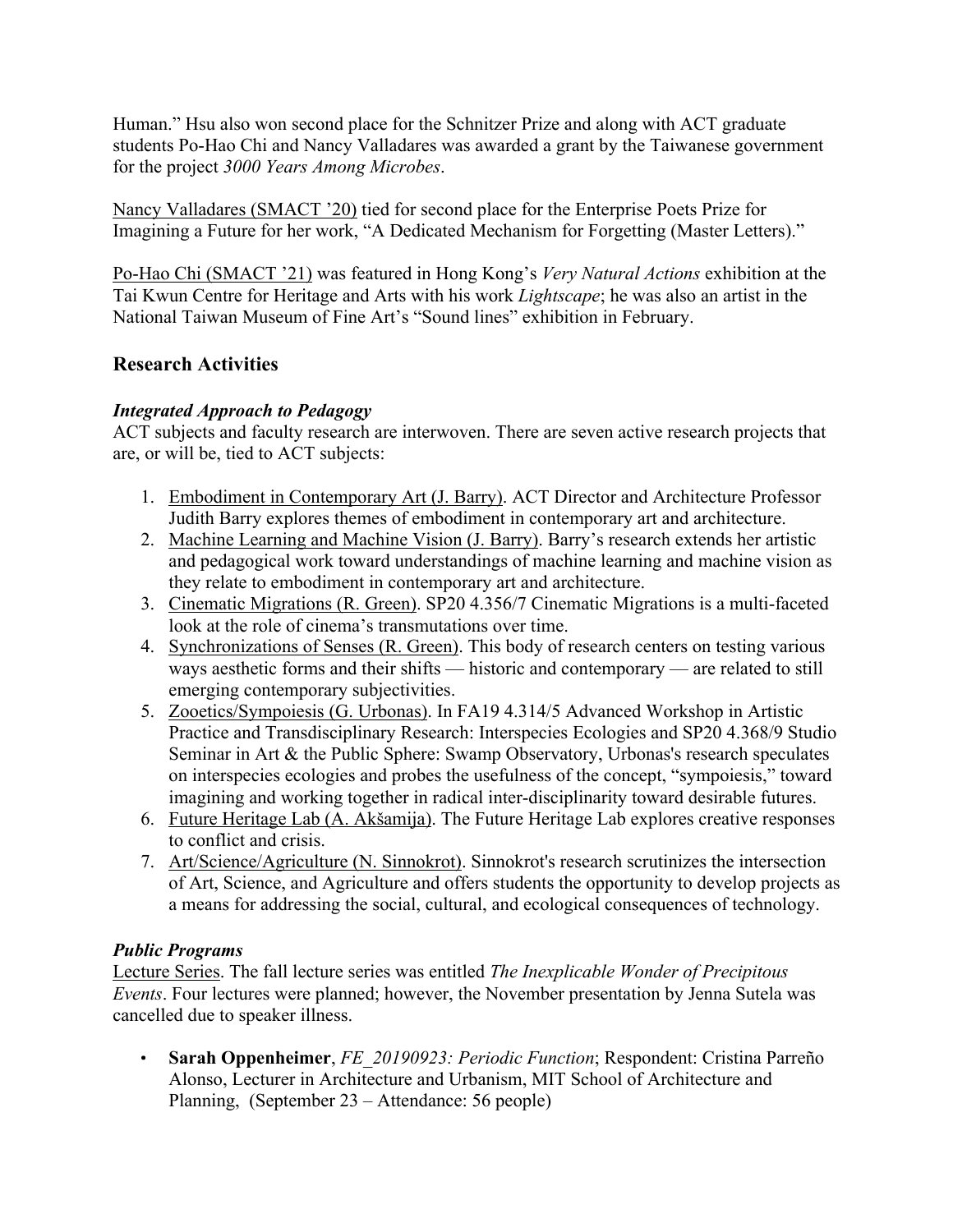- ACT faculty member **Gediminas Urbonas**, *Wet Ontologies of the Swamp*; Respondent: Pedro Gadanho, Director of the Museum of Art, Architecture and Technology, Lisbon, Portugal, and 2020 Loeb Fellow at Harvard. (October 7 – Attendance: 46 people)
- **Naeem Mohaiemen**, *A Missing Can of Film*; Respondent: Sylvia Schedelbauer (December 2 – Attendance: 26 people)

The title of the spring series was *The Allegorical Resonance of Alchemical Affect*. The lecture series speakers and respondents are listed below:

- **Jill Magid (SMVisS '00)**, *The Proposal*, Architecture Professor Caroline A. Jones moderated a conversation between Jill Magid and Architecture Associate Professors Ana Miljaki and Timothy Hyde on the subjects of copyright, architecture, activism, and performance. (February 10 – Attendance: 94 people)
- **Stephen Prina**, *Stephen Prina Live!*, Respondents: Renée Green, Professor, ACT, and David Joselit, Professor of Art, Film and Visual Studies at Harvard. (March 2 – Attendance: 66 people)
- **Barbara London**, *What's Technology Got to Do with It?* (April 13 Postponed)
- **Cesare Pietroiusti**, *Economic Principles and Artistic Use of Paradox*, Respondent: Jesal Kapadia, Lecturer, ACT (May 4 – Postponed)

Artistic Research Lunches. ACT scheduled four Artistic Lunches during the spring semester. The goal of the series was outreach to MIT's science community. Three of the four luncheons were held:

- **Jacopo Buongiorno**, TEPCO Professor of Nuclear Science and Engineering, and **Gordon Kohse**, Interim Director, Nuclear Reactor Laboratory (February 4)
- **Nicole L'Huillier**, PhD Candidate, MIT Media Lab, Opera of the Future Research Group (February 27)
- **Robert Dell**, CAVS Fellow 1993–1997, CAVS Projects Director 1995–1996 (March 10)
- **Jean-Baptiste Labrune**, Research Affiliate, MIT Media Lab, Tangible Media Group (April 14 -- Postponed)

Public Lectures. In addition to the Artistic Research Lunches, ACT hosted seven public talks, five of which were related to ACT classes:

- **John R. Blakinger**, Terra Foundation Visiting Professor of American Art at the University of Oxford, *The Military-Industrial-Aesthetic Complex: György Kepes at MIT* (October 21)
- **Joe Davis**, CAVS Fellow 1982-1992, *BioArt*, 4.314/5 Advanced Workshop in Artistic Practice and Transdisciplinary Research (October 31)
- **Martin Guinard**, Artist and Curator, *Critical Zones: Observatories for Earthly Politics* (December 5)
- **Dora Garcia**, Artist, *Love with Obstacles: Art, Forms of Life and Commoning*, 4.368/9 Studio Seminar in Art and the Public Sphere (February 10)
- **Brian Mayton**, Artist, *Brian Mayton: Living Observatory*, 4.368/9 Studio Seminar in Art and the Public Sphere (March 4)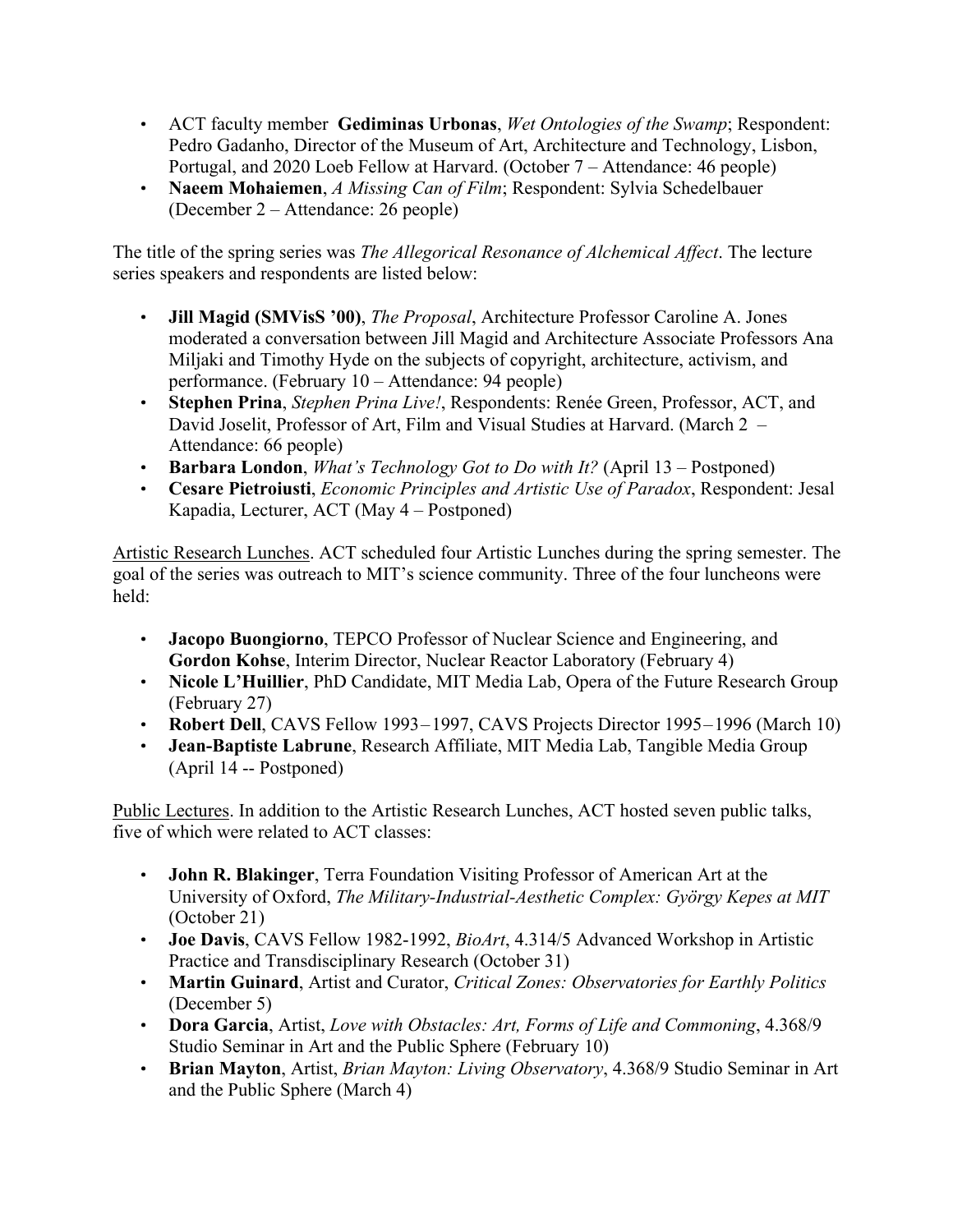- **Carlos Garaicoa**, Artist, *Carlos Garaicoa*, 4.368/9 Studio Seminar in Art and the Public Sphere (March 9)
- **Stefanie Hassler**, Artist, *A Talk with Stefanie Hassler*, 4.368/9 Studio Seminar in Art and the Public Sphere (March 30 -- postponed)

Arts on the Radar. The fifth Arts on the Radar (AOTR) was held September 6. The List Visual Art Center (LVAC) gallery was open for the Student Loan Art Program and Evelyn Rydz, an interactive artist, participated in the event; ACT featured Open Studios and a slide show of student work accompanied by a dance party; the Office of the Arts had a number of student projects that were funded by the Council for the Arts at MIT; and students from Music and Theatre Arts provided live music.

## *Archives and Collections*

ACT manages five archives and special collections: The Center for Advanced Visual Studies (CAVS) Special Collection, the Visual Arts Program (VAP) Special Collection, the György Kepes Vision + Value Papers, the Visible Language Workshop (VLW) Archive, and the ACT Archive. The past year has been focused on cataloging the collection. Simmons University MLIS intern Lisa Bravata aided in arranging and describing the VAP collection.

Research / Reference. There were 57 reference requests, four research visits, two exhibitions based on the materials in the ACT archives and collections, and 12 publications and one documentary film featuring works and artists from the archive. Researchers were MIT faculty, students and staff (18); students, staff, and faculty from non-MIT universities and colleges (19), and independent researchers (20). The distribution of requests among the collections is summarized below:

| <b>ACT Collections Accessed, AY2020</b>   |                        |  |  |  |
|-------------------------------------------|------------------------|--|--|--|
| <b>Name of Collection</b>                 | <b>Research Visits</b> |  |  |  |
| <b>Center for Advanced Visual Studies</b> | 47                     |  |  |  |
| (CAVS)                                    |                        |  |  |  |
| Kepes Vision and Value Papers             |                        |  |  |  |
| Visible Language Workshop (VLW)           |                        |  |  |  |
| Program in Art, Culture and               |                        |  |  |  |
| Technology (ACT)                          |                        |  |  |  |
| <b>TOTAL</b>                              |                        |  |  |  |

Council on Library and Information Resources. In April, ACT received a \$47,305 grant from the Council on Library and Information Resources (CLIR) as part of the Recordings at Risk program. This funding will allow ACT to preserve recordings from the MIT Experimental Music Studio.

Outreach. Increasing the visibility of the archives and collections has been a priority, leading to collaborations with the MIT Libraries, particularly the Department of Distinctive Collections (DDC). Specific projects are listed below: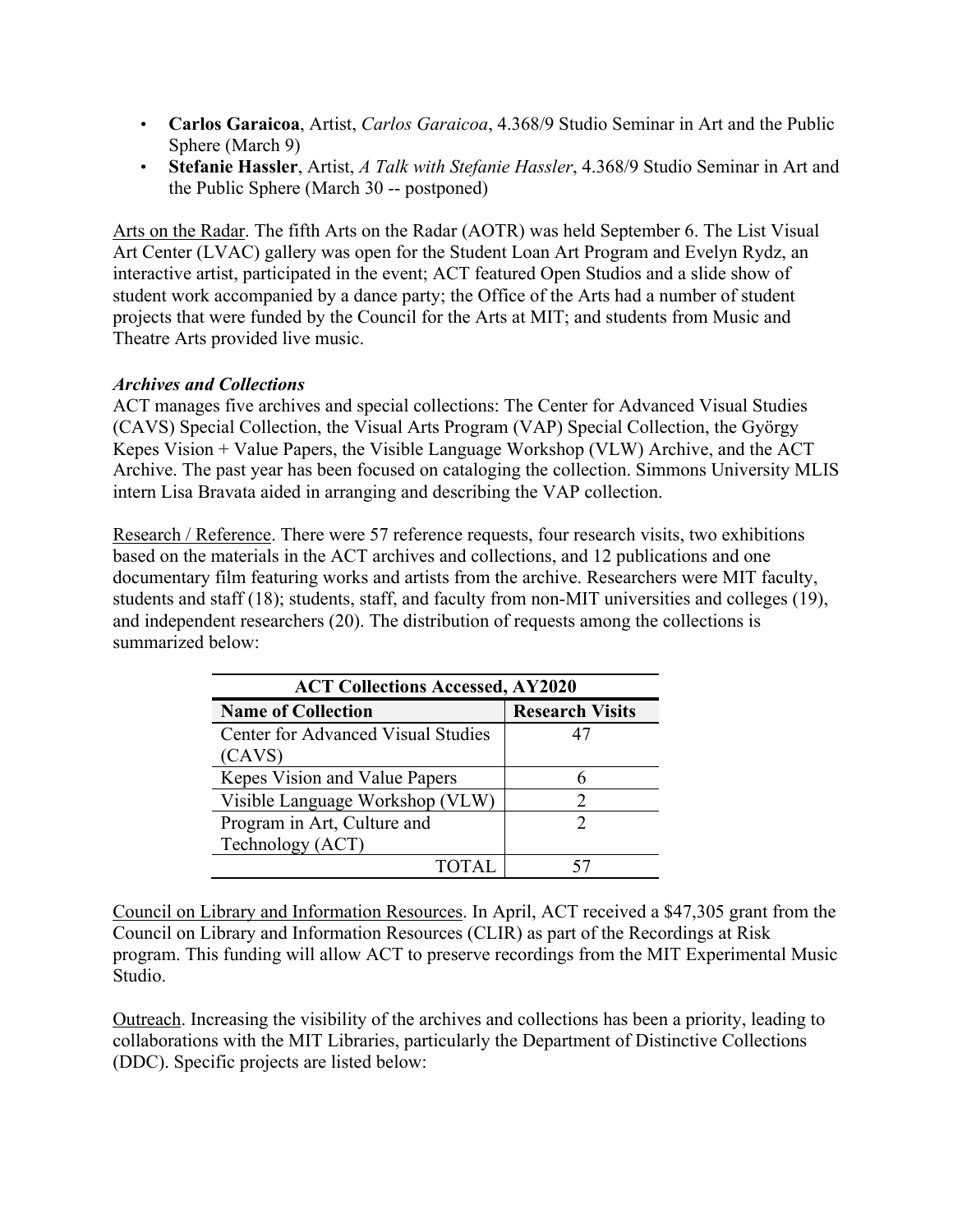- The **Artists & Archives** series, co-sponsored by the DDC. The program focused on past CAVS fellows and current artists whose work resonates with the collection. Robert Dell, Center for Advanced Visual Studies Fellow, 1993-1997, and Jasmine Dreame Wagner, multimedia artist, were scheduled to present their work in March and April, respectively. (Spring 2020 – postponed)
- The **ACT Virtual Museum** was launched in April. Five exhibits were launched and three – *Art and Activism at MIT*, *Holography at the Center for Advanced Visual Studies*, and *Environmental Alchemy* – used materials from the archive.
- *Diffractions: Holography at the Center for Advanced Visual Studies* was a multimedia exhibit that was presented in November.

# **Academic Program**

## *Master of Science in Art, Culture and Technology*

The MIT Program in Art, Culture and Technology offers a selective, two-year, graduate program leading to a Master of Science in Art, Culture and Technology (SMACT) degree. The program focuses on researched-based artistic practice, advanced visual studies and experimentation, and offers opportunities for transdisciplinary relationships with other programs and labs at MIT. The program culminates in a final project and a written thesis.

#### Open Houses.

- **Fall Open House**. ACT hosted its eighth open house for prospective students on November 12. Seventy-five (75) people registered for the event and 39 people attended, a 15.2% decline over the previous year. The open house included lunch, a tour of ACT facilities and student studios, a question and answer session with current students, faculty presentations, a review of the application process, and a reception.
- **Spring Open House**. In April, ACT hosted a virtual open house for admitted students; six of the eight accepted students attended. The Open House included an overview of the academic requirements, presentations by the fabrication, media, and archival research staff, faculty and student presentations, and an opportunity for accepted students to speak with current students as a group.

Applicants / Admissions. Summarized below are ACT's application and admissions statistics for the last four years:

| <b>Class</b><br><b>Entering</b><br><b>September</b> | <b>Applicants</b> | Acceptances | Waitlist | Declines | <b>Matriculants</b> | Deferrals* |
|-----------------------------------------------------|-------------------|-------------|----------|----------|---------------------|------------|
| 2020                                                | 67                |             |          |          |                     |            |
| 2019                                                | 81                |             |          |          |                     |            |

## **ACT Admissions, AY2017-2020**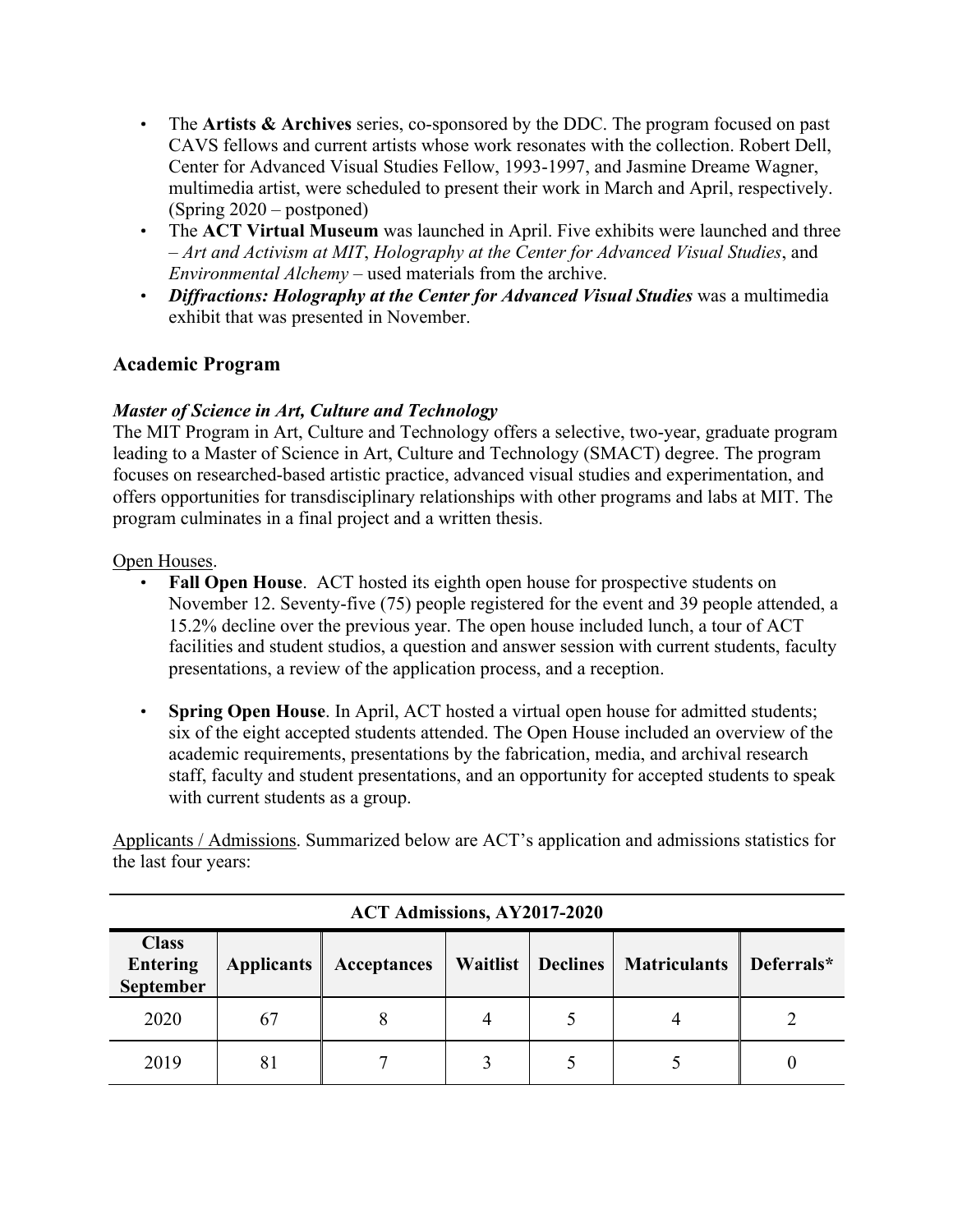| <b>Class</b><br><b>Entering</b><br>September | <b>Applicants</b> | Acceptances |  |  | Waitlist   Declines   Matriculants | Deferrals* |
|----------------------------------------------|-------------------|-------------|--|--|------------------------------------|------------|
| 2018                                         | 81                |             |  |  |                                    |            |
| 2017                                         |                   |             |  |  |                                    |            |

**ACT Admissions, AY2017-2020**

\* ACT did not grant deferrals prior to spring 2020.

Class of 2020. The impact of the COVID-19 pandemic was highly disruptive to the thesis process. As a result, in consultation with their thesis advisors, the six members of the Class of 2020 opted to complete their thesis during the summer and move to the September degree list.

## *Academic Curriculum and Enrollment*

In past years, more courses have been offered in the spring than the fall. In an effort to balance offerings, courses were more evenly distributed between the semesters and courses that were traditionally taught in the spring, e.g., 4.320 Sound Creations and 4.354 Intro to Video and Related Media, were offered in the fall.

ACT offers electives for undergraduate and graduate students. The table below summarizes the distribution of classes between graduates and undergraduates as well as architecture and nonarchitecture students from 2017 to 2020:

| <b>ACT Enrollment, AY2017-2020</b> |            |           |        |         |          |         |
|------------------------------------|------------|-----------|--------|---------|----------|---------|
| Academic<br>Year                   | # Enrolled | # Classes | % Grad | % Under | $%$ Arch | % Other |
| 2020                               | 209        | 23        | 49%    | 51%     | 45%      | 55%     |
| 2019                               | 226        | 24        | 58     | 42      | 48       | 52      |
| 2018                               | 210        | 21        | 46     | 54      | 39       | 61      |
| 2017                               | 257        | 23        | 67     | 33      | 45       | 55      |

## **Finance and Administration**

#### *Strategic Planning*

In February 2019, ACT embarked upon a strategic planning process designed to lead to a fiveyear vision for ACT, articulate ACT's role at the intersection of art, culture, and technology, and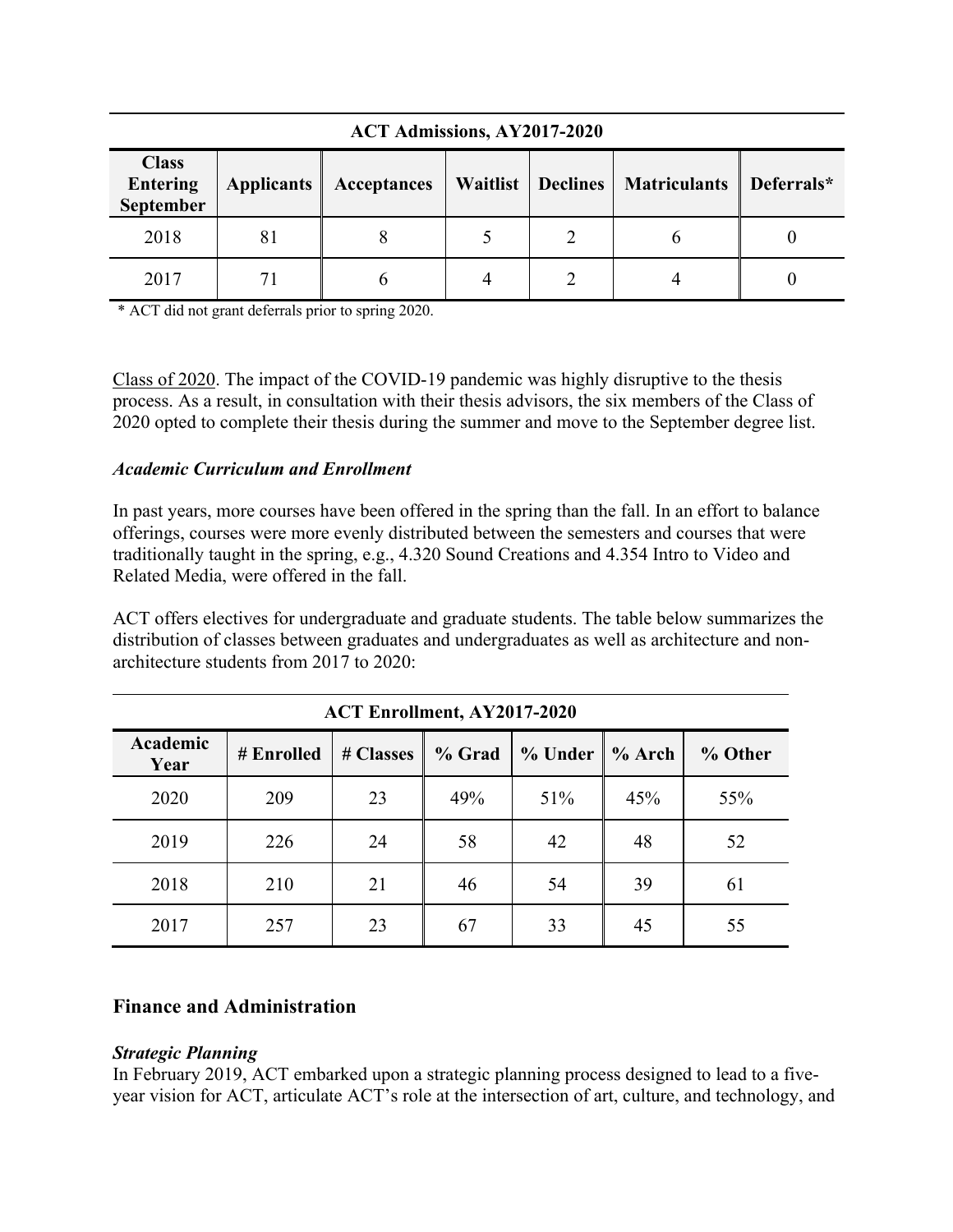create a compelling resource development case. This process was disrupted by several faculty leaves and the COVID-19 pandemic, and as a result, during the spring 2020 semester, senior faculty worked with MIT's internal consultants to develop a shared vision of ACT's curriculum, with particular emphasis on the synthesis of the thesis and 4.390 ACT Studio.

#### *Grants Administration*

ACT has a fiduciary responsibility for the administration of \$15,000 on behalf of the Council for the Arts at MIT (CAMIT) and administered the year 1 pilot funds (\$365,000) for the Transmedia Storytelling Initiative (TSI).

CAMIT Funds. For the third year, ACT administered a portion of the funds that the Council for the Arts at MIT (CAMIT) provides for student projects. The goal is to support the artistic production of ACT's graduate students while preparing them to successfully present their work to non-artists. Ten proposals were submitted and CAMIT funds totaling \$13,452 were allocated. Five first year students submitted proposals each semester.

Transmedia. During year one of the pilot, TSI provided funding for one workshop, three classes, seven presentations and lecture series, equipment, and staffing support. In addition, grants were provided for ten "Fialkow" Distance Residencies, a student equipment purchase that was subsequently folded into the ACT inventory, and 12 individual and collaborative projects. At the end of year one, \$269,737 of the pilot funds had been spent and all of the funds had been allocated.

#### *Communications*

With the move to remote learning and dispersed work, finding alternative means to present and develop art was essential. ACT started a virtual museum and podcast, actively repurposed digital assets for multiple outlets, e.g., for the ACT website and social media, and actively used its enewsletter as an engagement tool.

E-Newsletter. ACT sent 51 emails to the members of its mailing list, with an average open rate of 33% and an average click rate of 2.6%. Listed below are ACT's open and click rates compared to other, similar organizations:

| <b>ACT Email Communications Performance vs</b><br><b>Industry Benchmarks</b> |        |       |  |  |  |
|------------------------------------------------------------------------------|--------|-------|--|--|--|
| <b>Click Rate</b><br><b>Open Rate</b>                                        |        |       |  |  |  |
| ACT (51 emails)                                                              | 33.05% | 2.56% |  |  |  |
| Overall                                                                      | 21.33  | 2.62  |  |  |  |
| Arts and Artists                                                             | 26.27  | 2.95  |  |  |  |
| Education                                                                    | 23.42  | 2.90  |  |  |  |
| Entertainment & Events                                                       | 20.51  | 2.36  |  |  |  |
| Non-Profit                                                                   | 25.17  | 2.79  |  |  |  |

\*Source: Mailchimp, Email Marketing Benchmarks and Statistics by Industry, [https://mailchimp.com/resources/email-marketing](https://mailchimp.com/resources/email-marketing-benchmarks/)[benchmarks/](https://mailchimp.com/resources/email-marketing-benchmarks/).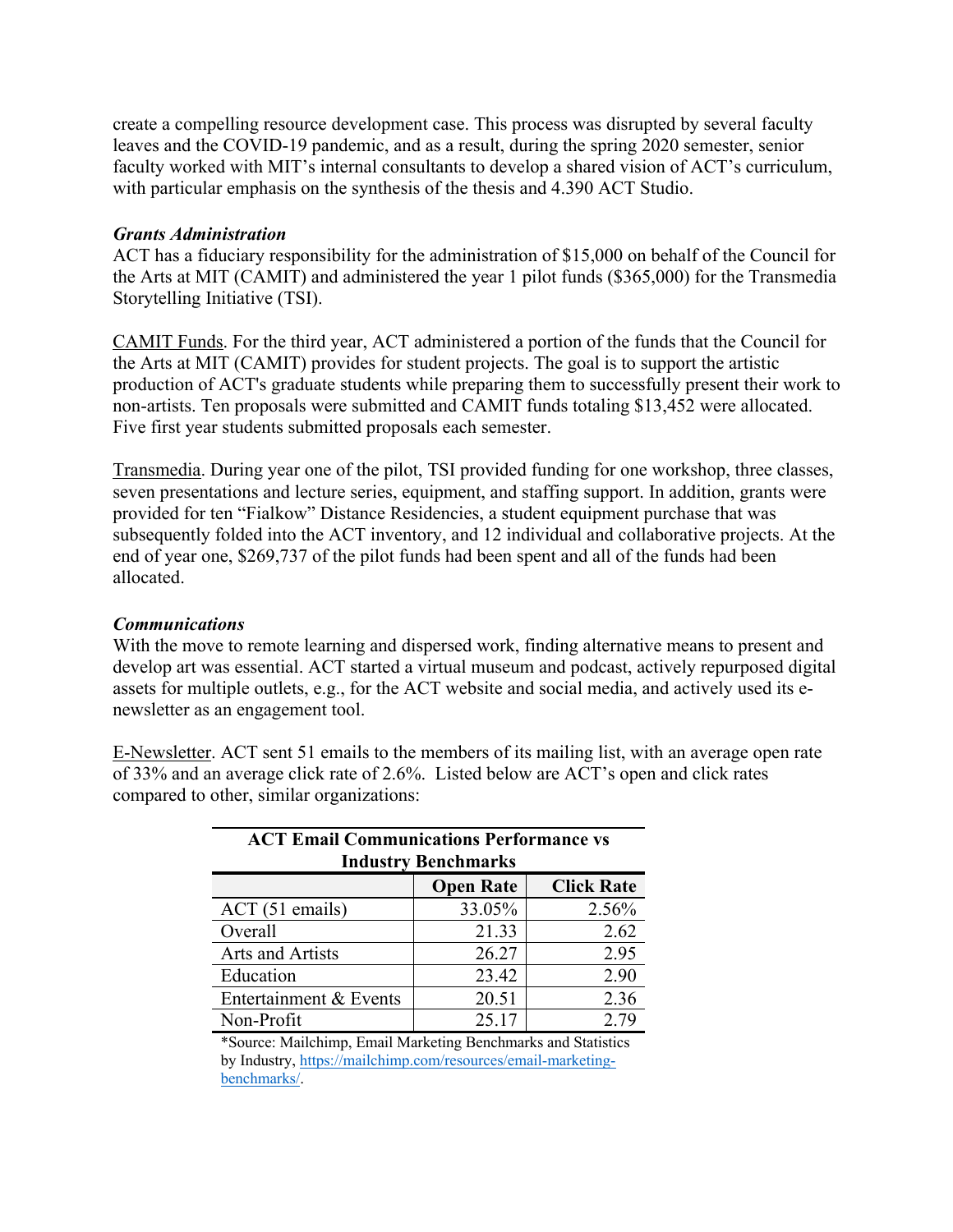Virtual Exhibitions. Five virtual exhibitions were launched on Flickr and Cargo between March and May:

- *Art and Activism at MIT* featuring work by ACT and CAVS artists Lara Baladi, Mel Chin, Juan Downey, Sharon Hayes, Wendy Jacob, Marisa Morán Jahn, Otto Piene, Damon Rich, Jenny Romaine, Gediminas and Nomeda Urbonas, and Krzysztof Wodiczko.
- *Futurity Island* is a collaboration between the Urbonas Studio, ACT lecturer Tobias Putrih, Indrė Umbrasaitė (Die Angewandte), Nicole L'Huillier (MIT Media Lab), and the Blackwood Gallery, University of Toronto Mississauga.
- *Holography at the Center for Advanced Visual Studies* features CAVS fellows Friedrich St. Florian, Lowry Burgess, Harriet Casdin-Silver, Sesuko Ishii, Eric Begleiter, and Dieter Jung.
- *Environmental Alchemy*, works by Robert Dell, CAVS Fellow, and Project Director.
- *The Swamp Pavilion, La Biennale di Veneziz*, an exhibit from the 16th Venice International Architecture Biennale curated by Nomeda and Gediminas Urbonas.

Podcast. ACT started a podcast series, *The Eye of the Artist*, that included an interview with Professor Akšamija discussing her exhibition, *Sanctuary*, and a brief overview of Akšamija's proposed project, *The Future to be Rewritten*, commemorating the 100th anniversary of women's suffrage.

| <b>ACT Social Media Followers, AY2019 vs AY2020</b> |                                    |       |                  |  |  |
|-----------------------------------------------------|------------------------------------|-------|------------------|--|--|
|                                                     | <b>June 30,</b><br><b>June 30,</b> |       | % Growth         |  |  |
|                                                     | 2019                               | 2020  | <b>FY19-FY20</b> |  |  |
| Twitter                                             | 5,298                              | 5,933 | 11.9%            |  |  |
| Facebook                                            | 5,806                              | 6,079 | 4.7%             |  |  |
| Instagram                                           | 2.780                              | 3,593 | 29.2%            |  |  |

Social Media. ACT's social media growth for the past two years is summarized below:

Website. ACT developed a Request for Proposals (RFP) and solicited a response from eleven companies for the redesign of its website and the development of a new visual identity. We want our website and identity to reflect ACT's experimental, transdisciplinary, and global nature; our placement within a world-class institute of technology; and the ability of artists to push public discourse in a singular way. In November, ACT selected the New York City-based firm WKSHPS.

# **Personnel**

# *Staff Accolades*

ACT staff members Marissa Friedman, Kevin McLellan, Chelsea Polk, John Steiner, Thera Webb, and Graham Yeager received the School of Architecture and Planning's Infinite Mile Award for their outstanding contributions to ACT.